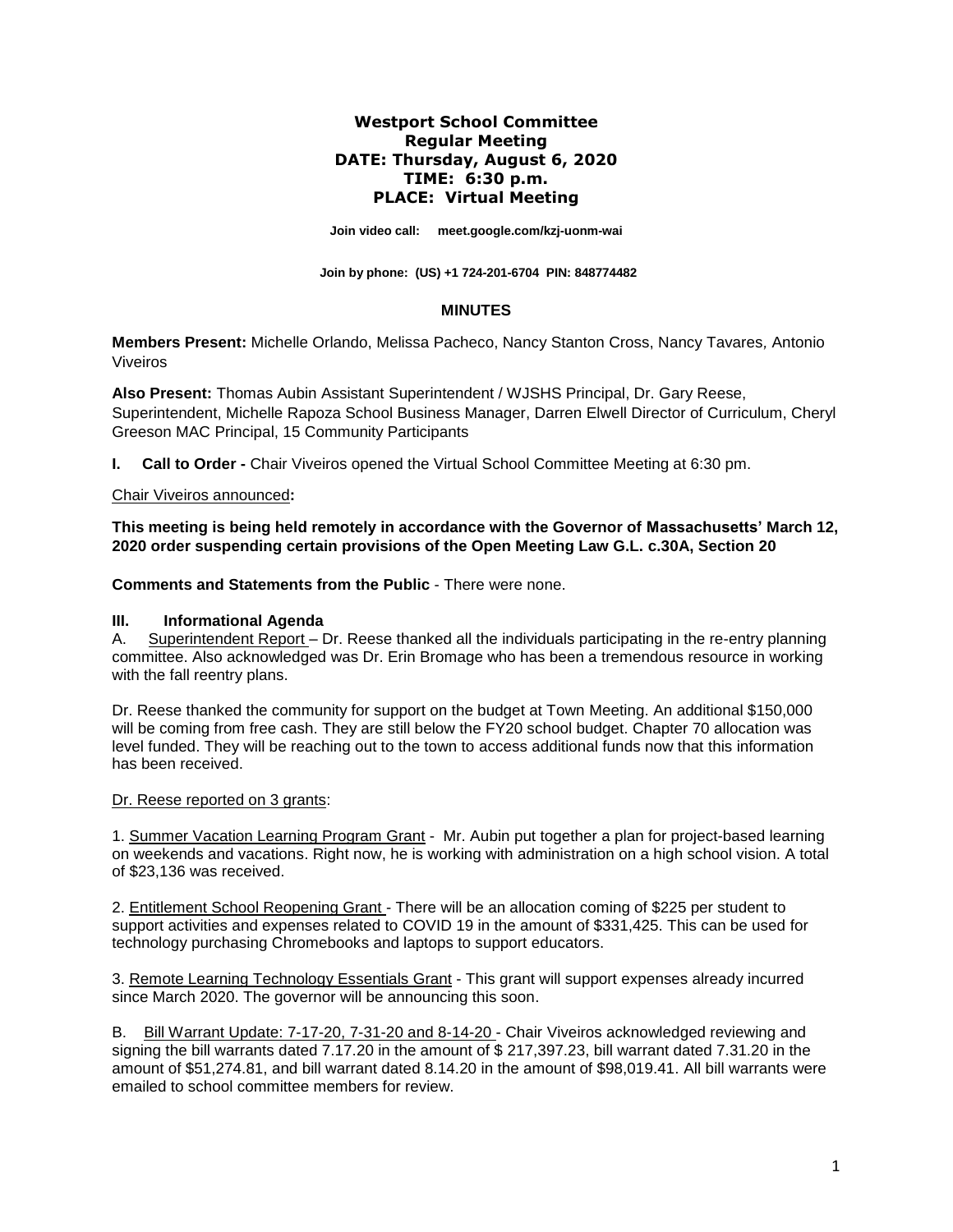C. Review of MASC Policies for Fall Re-Entry - Dr. Reese informed members that MASC is looking closely at policies. Sample policies were sent out to review and consider for adoption. These policies will be forwarded to the Policy Subcommittee. Ms. Pacheco will schedule a future meeting.

D. Review of MASC Policy – ACAB Harassment - Dr. Reese informed members of proposed changes to Title 9 regulations which impact SC policies. There is some debate about implementation of these new policy changes. Dr. Reese recommends sending this policy to the Policy Subcommittee for review as well as consult with legal counsel.

E. Subcommittee Updates - Chair Viveiros reported there was not a School Building Committee meeting recently. Construction meetings have been taking place. There are working on paving in order to get the Library up and going again, with a new road to the Library. Also, a layer of asphalt going to the WES will be constructed. The school building will be closed in soon, with painters and sheet rock going up. Colors have been picked for the tennis courts. Fencing will be put up. The project remains under budget by \$1.2 million.

Mr. Aubin reported the Technology Committee met for the first time yesterday. They will be naming the rooms. Mr. Aubin will be scheduling tours of the school. Phone lines were discussed. Furniture samples have been received and are awaiting testing.

# **IV. Action Agenda**

A. Review and Act on Minutes of Monday, July 6, 2020, Thursday, July 9, 2020, and Thursday, July 30, 2020 Work Session -

A motion was made to approve the Minutes of Monday, July 6, 2020, Thursday, July 9, 2020, and Thursday, July 30, 2020 Work Session.

Motion by Stanton Cross, seconded by Orlando 5/0/0

B. Fall Re-Entry Plan - Dr. Reese explained that the state provided guidance to all districts to develop 3 pathways for learning.

1. Students enter school 100% - Students 3 ft. apart opposed to 6 ft., all desks in same direction and wearing masks for grades 2 and up including all staff, mask breaks and cleaning.

2. Fully remote learning 100% - This would be different from the Spring, districts were told to shut down in Spring, there was no staff PD, no consistent materials and resources and parents were not prepared. Now remote learning must be more robust, with live face to face instruction and a full day for students.

3. Hybrid model both remote and in person learning - It was noted that shifting to another model may happen and should be seamless.

Dr. Reese mentioned that over 60 people have been working hard in a re-entry planning committee.

## This is the scenario:

1. Fully in person - key aspects - close to 3 ft. threshold for the amount of students, all students wearing masks including lower grades for safety, need to abbreviate periods for transitioning, may need to increase lunch periods, working on how students will enter building, cleaning protocols with checklists for accountability, purchased electric static sprayers, cleaning HVAC system with a company and looking into UVC light technology to kill airborne virus germs.

2. Remote learning- Live lessons from a teacher, mini-lesson then students practice what they learned, JRSRHS will follow block schedules. Some were concerned because of what happened in Spring the learning will be more robust this time. All teachers in school and teach from their classrooms

3. Hybrid model - 1-week schedule, 2 cohorts Monday/Tuesday and Thursday/Friday, one half is live other half receive instruction at home then swap, looking into live streaming and other models and teachers teach from in school. Wednesday everyone remote to allow for cleaning of the buildings.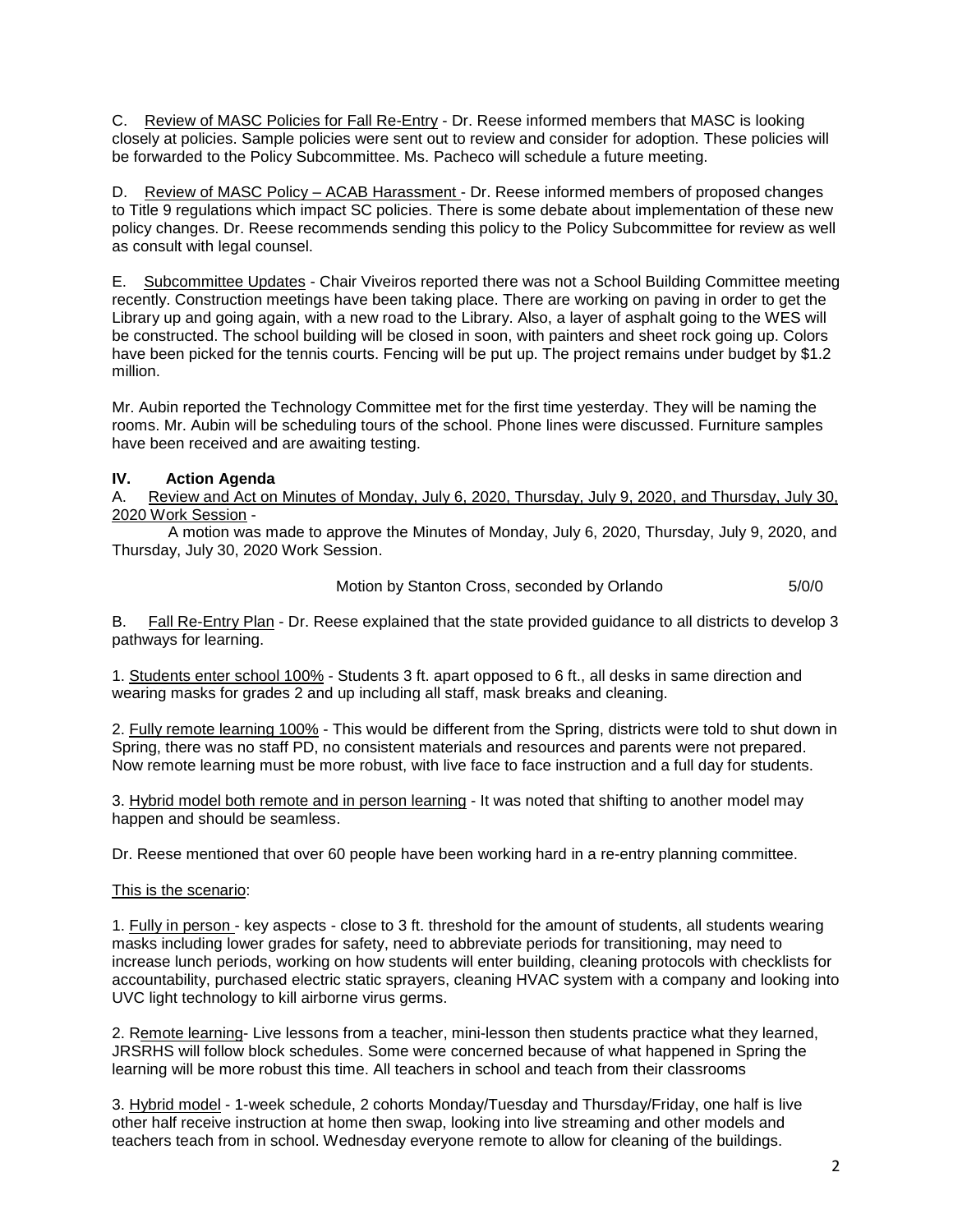Dr. Reese reported various remote meetings took place with staff members, parents and students from MAC and WES. He shared the models with students, staff, and families and received feedback.

From a recommendation by Dr. Bromage rooms were rated on a scale of 1-3. 1. Appropriate ventilation/ HVAC system, and windows to get air out. 2. one condition present, but not the other. 3. Neither one was present. It was noted there were very little rooms rated as 3, with the majority rated as 1, some were a 2. They are working on mitigation of these areas.

Dr. Reese reported that a survey was sent out on choosing models, transportation, and technology questions. For staff, a survey was sent asking about their return. Over 800 families and 200 staff responded. The results will be shared tomorrow.

With the family survey, more than 50% prefer in person and 40% prefer hybrid model.

Dr. Reese is recommending the members take time to review the draft re-entry plan. The plan submission timetable for the Commissioner has been extended from August 10 to August 14, 2020.

Discussion on the re-entry plans took place. There was emphasis on a 3-day schedule with cleaning at night to allow students more days with in person teacher instruction. This rotation will be discussed with administration and included in the draft plans.

Discussion took place on the criteria to use as a base for shifting between the learning models. Dr. Reese will consult with Dr. Bromage.

Dr. Reese will share survey results and the draft plan with the community. It will be posted on the school website and distributed through School Brains.

C. School Calendar 2020-2021 REVISED - The first day of school will be September 16 to allow for training time for teachers. This will give 10 days of Professional Development for staff also to review safety guidelines. A Parent Academy will provide Professional Development for families with help on the available learning platforms

A motion was made to approve the revised School Calendar for 2020-2021 as presented. Motion by Stanton Cross, seconded by Pacheco 5/0/0

D. Review and Act on a Donation of \$1200 for the MAC Therapy Department from the Krowel Family - Dr. Reese explained these funds were from fundraising efforts for pediatric stroke awareness to be donated to the Therapy Department at the MAC.

A motion was made to accept a Donation in the amount of \$1200 for the MAC Therapy Department from the Krowel Family.

Motion by Pacheco, seconded by Stanton Cross 5/0/0

**V. Routine Matters -** Correspondence and Notices - Chair Viveiros reported nothing new at this time.

Mr. Aubin gave an update on the Graduation Ceremony taking place on Saturday August 8, 2020 at 4 pm.

**VI. Comments and Statements from the Public** - There were none.

**VII. Additional Agenda Issues -** Ms. Tavares will work on a scheduled timeline for the Superintendent evaluation process to present to the committee.

**VIII. Adjourn -** A motion was made to adjourn. With members being present and voting individually and unanimously, the motion passes.

**Motion by Stanton Cross, seconded by Tavares 6/0/0**